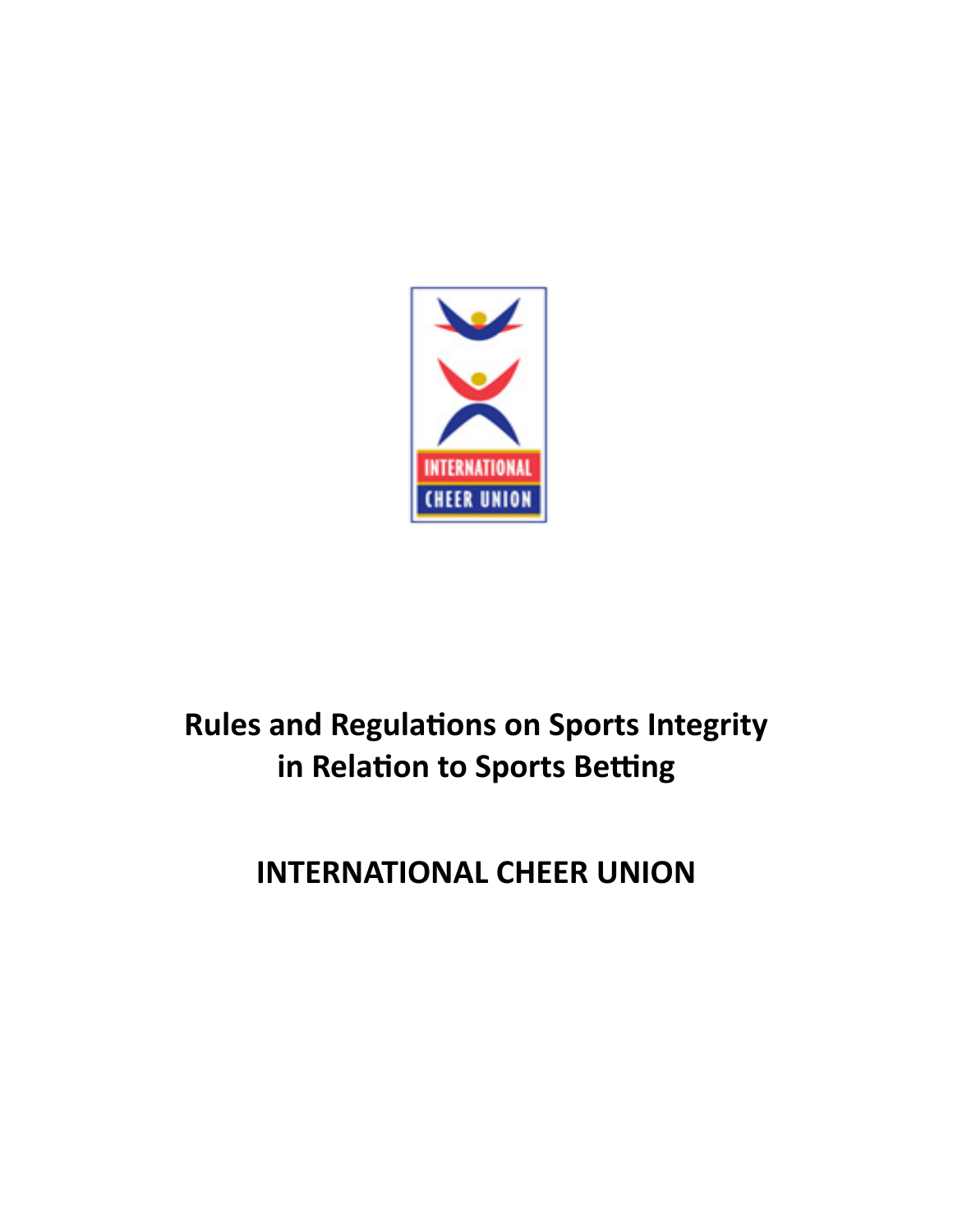#### **INTERNATIONAL CHEER UNION**

## **Rules and Regulations on Sports Integrity in Relation to Sports Betting**

#### **I.** Introduction

It is the goal of the International Cheer Union to encourage worldwide participation and pursue excellence in the Sport of Cheer. At the same time, the ICU assumes the responsibility of promoting the highest values and ethical standards in all aspects of the sport. Therefore, this document shall establish the standards and guidelines by which the ICU will conduct all aspects of its business and sports activities.

Involvement, participation and membership in the ICU is a privilege, and not a granted right. The privilege of membership may, therefore, be withdrawn or taken away by the ICU at any time when and where the ICU so determines that a member's conduct is inconsistent with the mission of the organization or the best interest of the sport of Cheer and all who participate in it.

Therefore, the ICU so does establish this Rules and Regulations on Sports Integrity in Relation to Sports Betting. The purpose of this document is to establish basic guidelines of conduct and the right and ability to evaluate such conduct of all the ICU Members, participants, officials, judges, administrators and participants, and also employees, contracted agents and third party associates, anytime and every time there are ethical issues at stake, including to:

- Ensure that all participants are automatically bound by and are required to comply with all of the provisions of the IF Rules related to Sports Betting.
- Ensure that participants familiarise themselves with all IF Rules related to Sports Betting, including what constitutes an offence.

While these Rules and Regulations cannot make a person or group more honest or increase their personal ethics, it can set forth the guidelines and character requirements to make sure that the sport is doing all it possibly can to protect itself from any wrongdoing. This helping to ensure that the experiences associated with one's participation and association with all Cheer activities are positive, worthwhile and valuable.

## **II.** Definitions

• *Inside Information*: any non-public information relating to any competition or event that a participant possesses by virtue of his/her position within the sport. Such information includes, but is not limited to, factual information regarding the competitors, the conditions, tactical considerations, injuries, or any other aspect of the competition or event but does not include such information that is already published or a matter of public record, readily acquired by an interested member of the public, or disclosed according to the rules and regulations governing the relevant competition or event.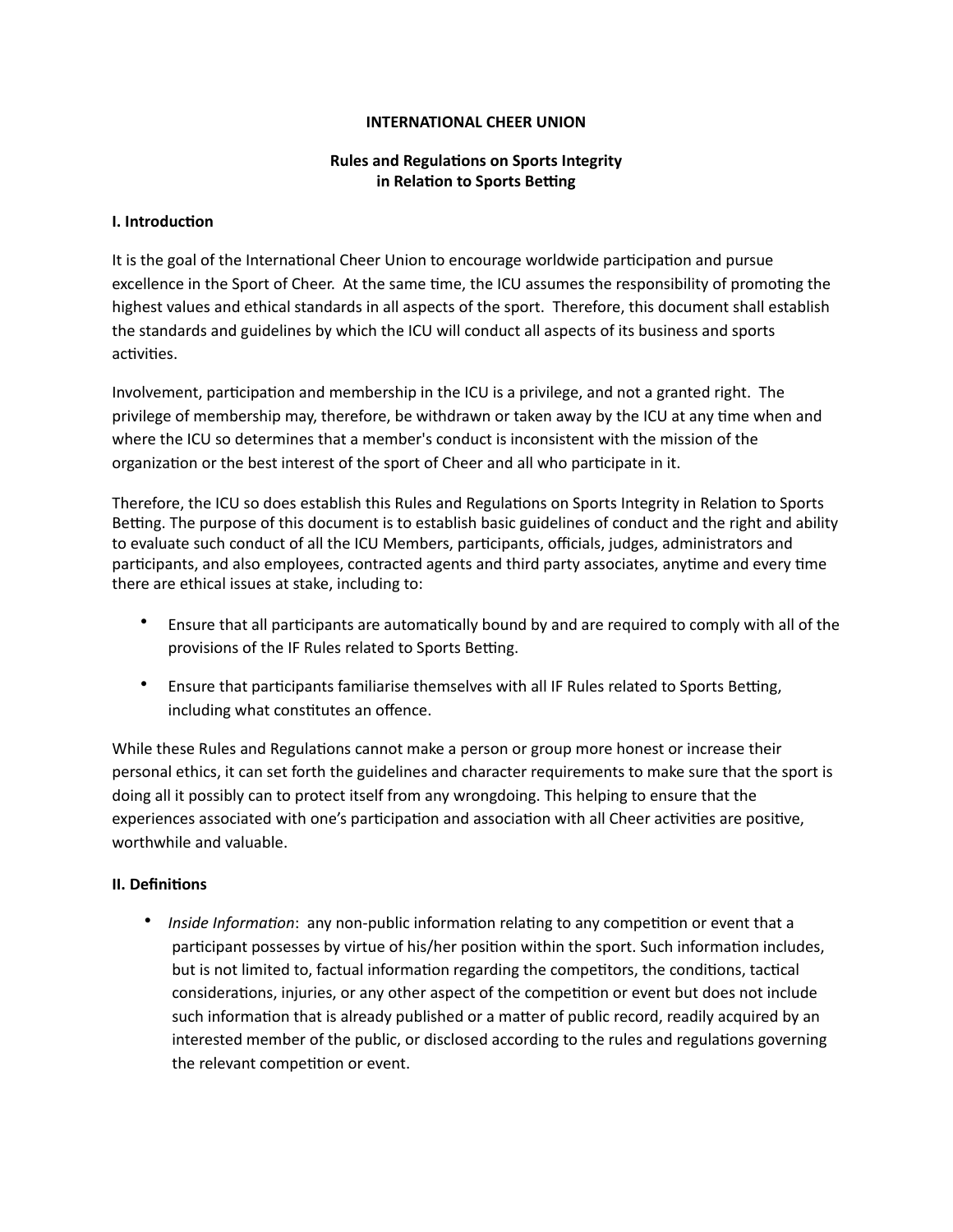- Manipulation of sports results/match fixing: irregularly influencing the course or the result of a sports event in order to obtain advantage for oneself or for others and to remove all or part of the uncertainty normally associated with the results of a competition.
- Match Corruption: promising, offering, giving, requesting or receiving any bribe or other reward or accepting the promise or offer thereof to fix or otherwise to influence improperly the result, or any other aspect of a sports event.
- *Participants*: a definition of "participants" in any competition that is as inclusive as possible, concerning all accredited individuals including athletes, judges, IF and National Olympic Committee (NOC) employees, officials and families, the event organising committee and the entourage of all participants.
- *Sports betting*: all sports betting-based games that involve wagering a stake with a monetary value in games in which participants may win, in full or in part, a monetary prize based, totally or partially, on chance or uncertainty of an outcome. (i.e. fixed and running odds, totalisator/toto games, live betting, betting exchange, spread betting and other games offered by sports betting operators, etc.):
	- Legal betting: types of betting that are allowed on a specific territory or jurisdiction by a regulator or government (ie. explicit permission given to legal companies to operate).
	- $\circ$  *Illegal betting:* types of betting which are not legal in the country as well as betting activities proposed by unofficial companies or simply in "back-stores".
	- $\circ$  *Irregular betting*: when irregularities and abnormalities in the bets placed or the event upon which the bets are placed can be identified.
- Sports integrity: to preserve the fundamental character of sporting competition as an honest test of skill and ability; to act on and off the field in ways consistent with preserving the social and economic value of sport.

# **III. Regulation of participants' betting activities**

1. Cheer participants are obligated to safeguard the integrity of sport by refraining from any attempt to influence the elements of a competition in a manner contrary to sporting ethics;

2. Cheer participants are responsible for their own actions;

3. ICU commits to taking measures to increase awareness and knowledge of participants on the issue of manipulation of sports results and its consequences through education and training;

4. ICU agrees to nominate a representative of the organization to be the focal point on all matters related to betting and match-fixing;

5. ICU commits to ensuring confidentiality with regard to unproven allegations of match fixing;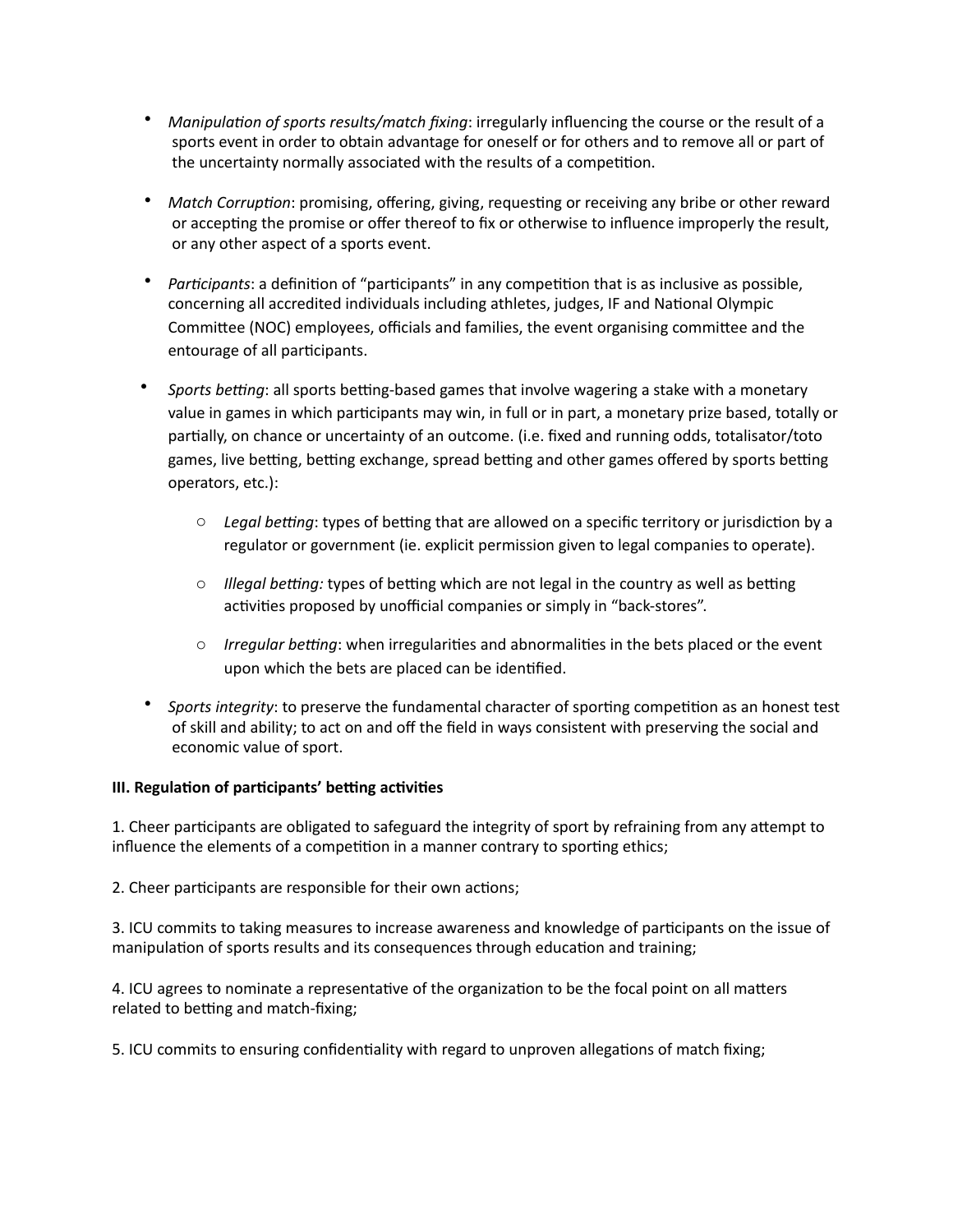## 6. ICU prohibits the following:

a. Cheer participants in any sports event, and their entourage, from participating in all forms of, or support for, betting or gambling related to their own matches and competitions in their sport; b. Failing, for reward, to perform to one's abilities;

c. Instructing, encouraging or facilitating any other party to bet;

d. Inducing, instructing or encouraging any participant to breach any of the established offences; e. Ensuring the occurrence of a particular incident, which is the subject of a bet and for which he/she expects to receive or has received any reward;

f. Providing or receiving any gift, payment or other benefit in circumstances that might reasonably have been expected to bring the athlete or the sport into disrepute; g. Using any "Inside Information" for betting purposes, including disclosing "Inside Information" to any person (with or without reward) where the athlete might reasonably be expected to know that its disclosure could be used in relation to betting;

h. Failing to disclose information to the designated ICU authority or competition authority (without undue delay) full details of any approaches, invitations to engage in conduct, or incidents that would amount to a breach of the ICU or competition rules related to betting; i. Failing to cooperate with any reasonable investigation carried out by the ICU or competition authority, including failure to provide any information and/or requested documentation, including records relating to the alleged breach (such as itemized) telephone bills, bank statements, internet service records, computers, hard drives and other electronic information storage devices);

j. To knowingly assist, cover up or otherwise be complicit in any acts previously described committed by a Cheer participant. The Cheer participant shall be treated as having committed such acts himself and shall be liable accordingly.

## **IV. Regulation of competitions**

1. In accordance with the ICU Competition Rules and Regulations, Cheer participants will be limited laptop computers and telecommunication tools access - including cell phones and internet- in restricted areas (including locker rooms) during competitions;

2. ICU will assign sports officials, especially referees and judges, within as short a period before the match/competition begins as possible;

3. ICU will introduce random financial audits for referees and judges and regular scrutiny of their field decisions;

4. ICU will prohibit betting offers of competitions of sports organisations or athletes under investigation or subject to sanctions for manipulation of sports results;

5. ICU will prohibit of betting on particular sports competitions/events including prohibition of betting on minors (athletes under 18 years old) unless the minor competes in a competition for adults;

6. ICU prohibits sponsorship by betting operators of sports teams and clubs composed of minors (athletes under 18 years old);

7. ICU prohibits unauthorised betting types and formulas following identification by individual IFs of authorised betting types and formulas;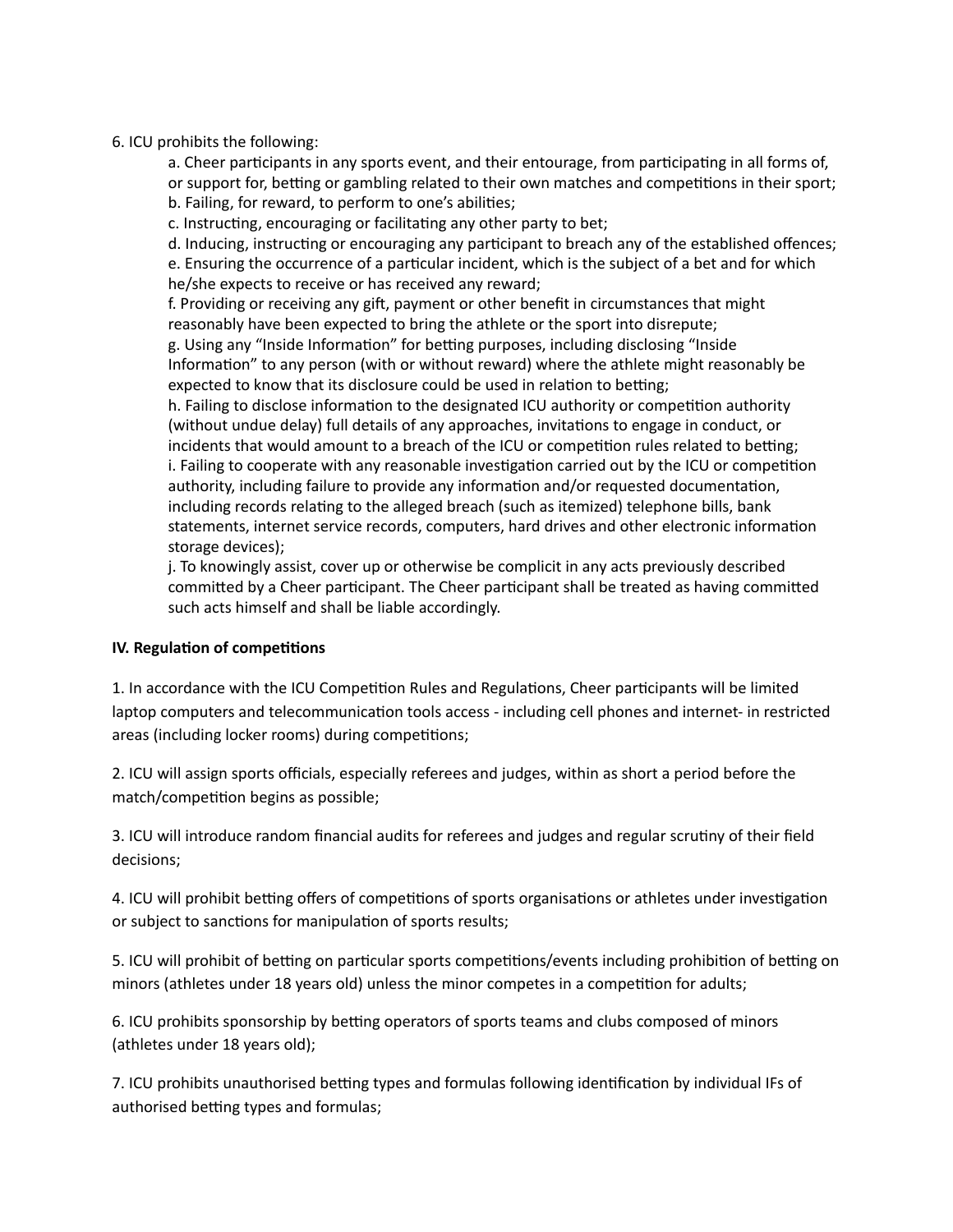8. ICU will establish regulations to ensure national federations and clubs fulfill their financial obligations towards their athletes and sports officials (e.g. regular pay) and good conditions for their professional athletes and sports officials (including referees and judges);

9. ICU will establish regulations to avoid conflicts of interest, to ensure that no one is involved in the management of federations, clubs, associations, teams etc. who is under prosecution for action including forgery, corruption, etc. or who has been convicted of a criminal offence within a determined period;

10. ICU will establish regulations to ensure transparency in the financing of sports organisations through betting activities;

11. ICU will undertake efforts to promote recognition of a "betting right" dedicated to sports bodies and related to the use of sport by betting companies to ensure an economic fair return from the betting operators, not only for the organisers of sports events, but also for the development of all sports.

# **V.** Disciplinary procedures and sanctions

1. ICU reserves the right to cancel the sports events where a risk of fraud has been established/ identified; as well as decline any sports results where fraud has been established; and may enforce temporary or permanent bans on further sports activities, including but not limited to demotion, points reduction, return of rewards, reimbursement of caused material damage, fines;

2. ICU reserves the right to prohibit from participation participants under prosecution for betting related offences;

3. ICU reserves the right to enforce all procedures in line with agreed international general principles of law while ensuring respect for the fundamental rights of suspected participants.

The fundamental rights of suspected participants, reserve the right of the following processes:

- a. to report all charges to disciplinary bodies on one's behalf;
- b. to be heard and to be informed of the charge;
- c. to be eligible to a fair hearing and to be assisted or represented clear and enforceable provisions for appealing against any judgment made;

4. ICU reserves the right to follow procedures of suspensions and sanctions imposed by other international and national level sports organisations and government authorities.

# VI. Through these Rules and Regulations, ICU is committed to the following:

1. cooperate with governments and responsible betting operators to face sports betting risks. Objectives of that cooperation include support for an International Convention on Sports Integrity and the